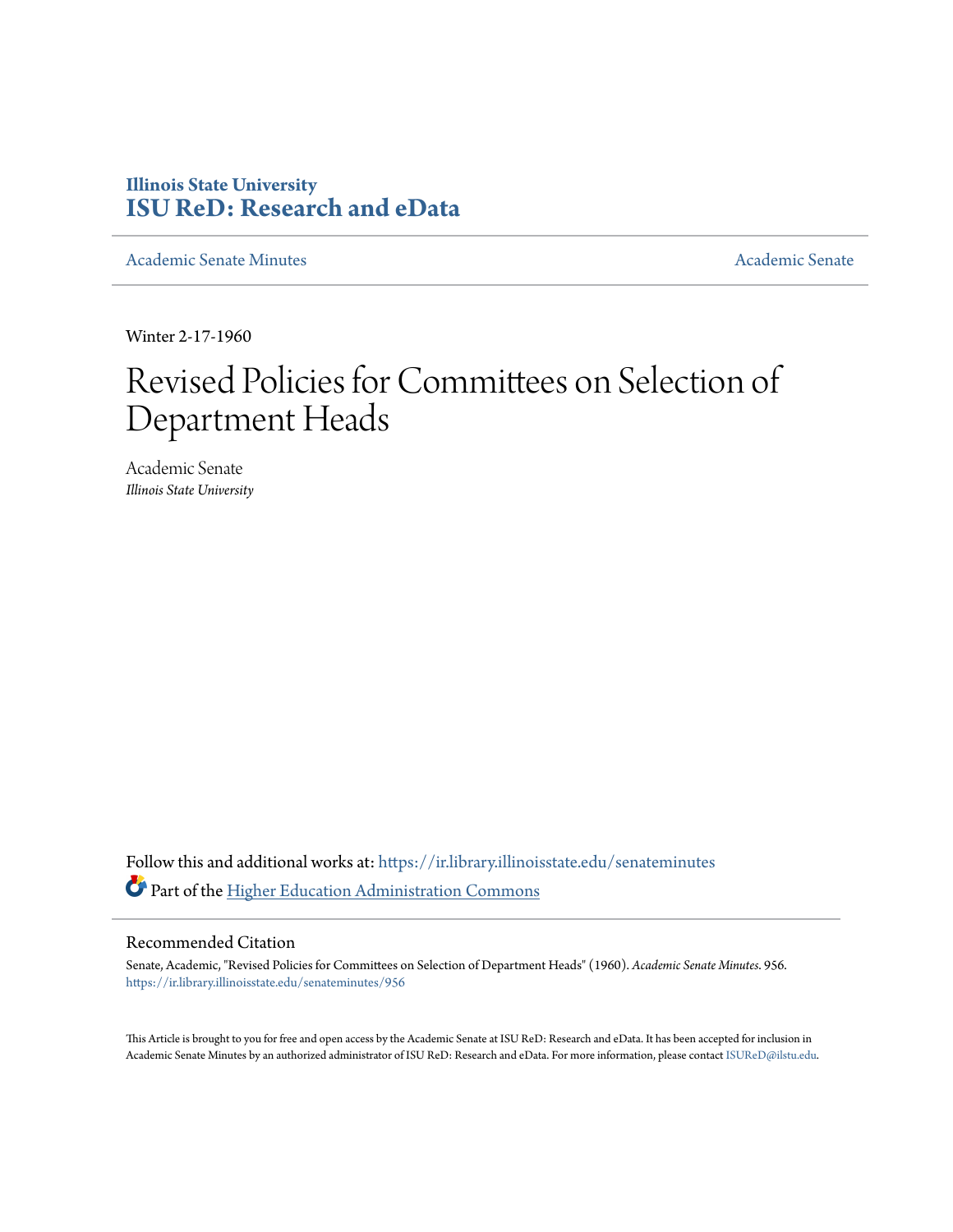## REVISED POLICIES FOR COMMITTEES ON .<br>. SELECTION OF DEPARTMENT HEADS

- 1. To make recommendations of candidates to the President, a committee of five shall be created--one appointed by the President, two appointed by the University Council, and two elected by the department involved. The President shall name one of the two Council appointees as Chairman. The two committee members appointed by the department preferably should have tenure (or at least have been a member of the department for three years), and each must receive a majority of the votes cast by those eligible to vote.
- 2. Voting shall be done in accordance with the following provisions:
	- a. All full-time regular members of the department who have been with the University for more than one semester are eligible to vote. Persons on leave, however, are not eligible to vote.
	- b. All persons teaching in the department, however, may attend meetings and participate in the discussions.
	- c. All balloting on individuals will be by secret ballot; all matters of policy will be decided by voice vote, unless a majority vote for secret / balloting.
- 3. The President or the Dean of the Faculty will call the first meetings of the j Committee on Selection and of the department to discuss procedure.
	- a. The Committee on Selection will arrange to canvass the department by mail for criteria on the new head.
	- b. It will set up and edit the criteria, which will be submitted to the department for comments and suggestions, and then prepare the final draft of the criteria.
- 4. Candidates will be sought simultaneously from within and without the department. If requested, a straw vote will be taken to ascertain if a majority of the voting members of the department are in favor of any individuals on or off campus for the headship. This straw vote may be requested at any time by the department or the Committee on Selection. If a majority of the department favor a specific person, a second vote will be taken to ascertain whether two-thirds of the department favor this person. If no person receives a two-thirds majority, the committee will resume the simultaneous consideration of persons from within and without the department.
- 5. A letter containing a statement of the criteria will be mailed to potential candidates. All regular correspondence will be channeled through the Dean's office.
- 6. After a given date the Committee will study all applications and make two lists and two folders: one of those more acceptable and one of those less acceptable. Department members will be asked to make comments and recommendations.